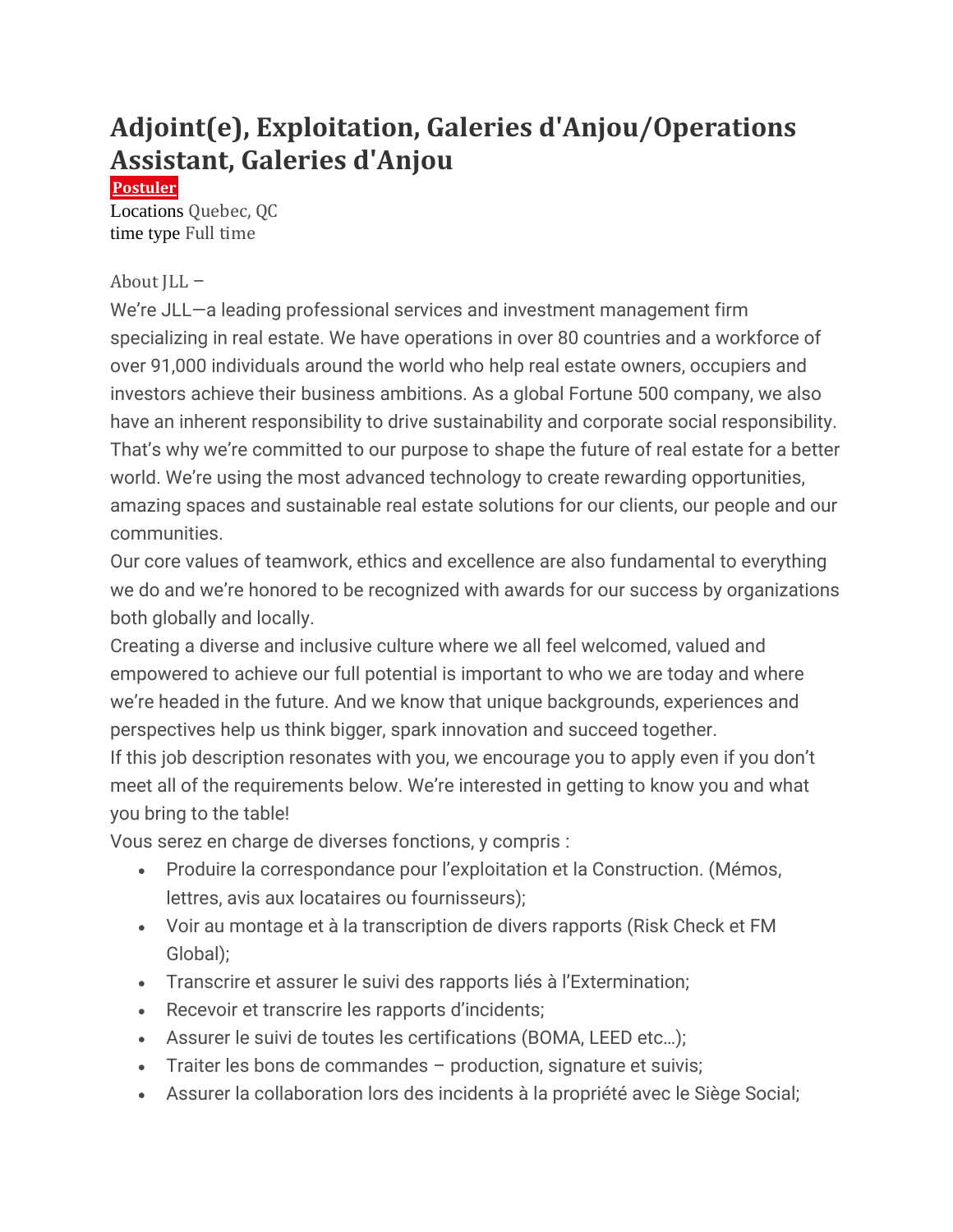- Colliger l'information pour les données environnementales et énergétiques;
- Mettre à jour et assurer le suivi des dossiers d'assurance liés aux incidents;
- Recevoir les soumissions et préparer les grilles d'analyse appropriées;
- Assurer le classement électronique des dossiers (zéro papier);
- Préparer les dérogations (Budgets);Procéder aux demandes de soumission fournisseurs;
- Collaborer à la préparation des devis et contrat pour les dépenses d'immobilisation (Capex);
- Mettre à jour les dossiers d'assurances des fournisseurs;
- Préparer les notes de frais;
- Transcrire les procès-verbaux des rencontres de l'équipe Exploitation;
- Collaborer à la saisie des budgets d'exploitation;
- Assurer le soutien et la coordination du processus de courus.
- Mettre à jour les documents liés aux mesures d'urgences (Plans d'urgences, System Notification d'urgence (ENS), Pandémie);

Connaissances et aptitudes requises

- Détenir un Diplôme d'études secondaires ou l'équivalent;
- Un à trois ans d'expérience administrative;
- Diplôme ou certificat en administration, un atout;
- Excellente maitrise de la suite Microsoft Office (Word, Excel, etc.);
- Connaissance du logiciel YARDI, un atout;
- Le candidat doit pouvoir travailler sous pression dans un milieu dynamique;
- Français et anglais, parlés et écrits.

You will be responsible for performing various duties, including the following:

- Prepare correspondence related to the operation and construction team ( Memos, letters, notice to tenants or supplier)
- Update emergency preparedness documentation (emergency plans, emergency notification system, pandemic alerts);
- Generate and compile various reports (Risk Check and FM Global);
- Compile extermination reports and provide follow-up;
- Receive and transcribe incident reports;
- Process reports generated by the Unifier system;
- Monitor the status of various certifications (BOMA, LEED, etc.);
- Prepare purchase orders, send for approval and ensure follow-up;
- Coordinate with head office during incidents;
- Compile information for energy and environmental reports;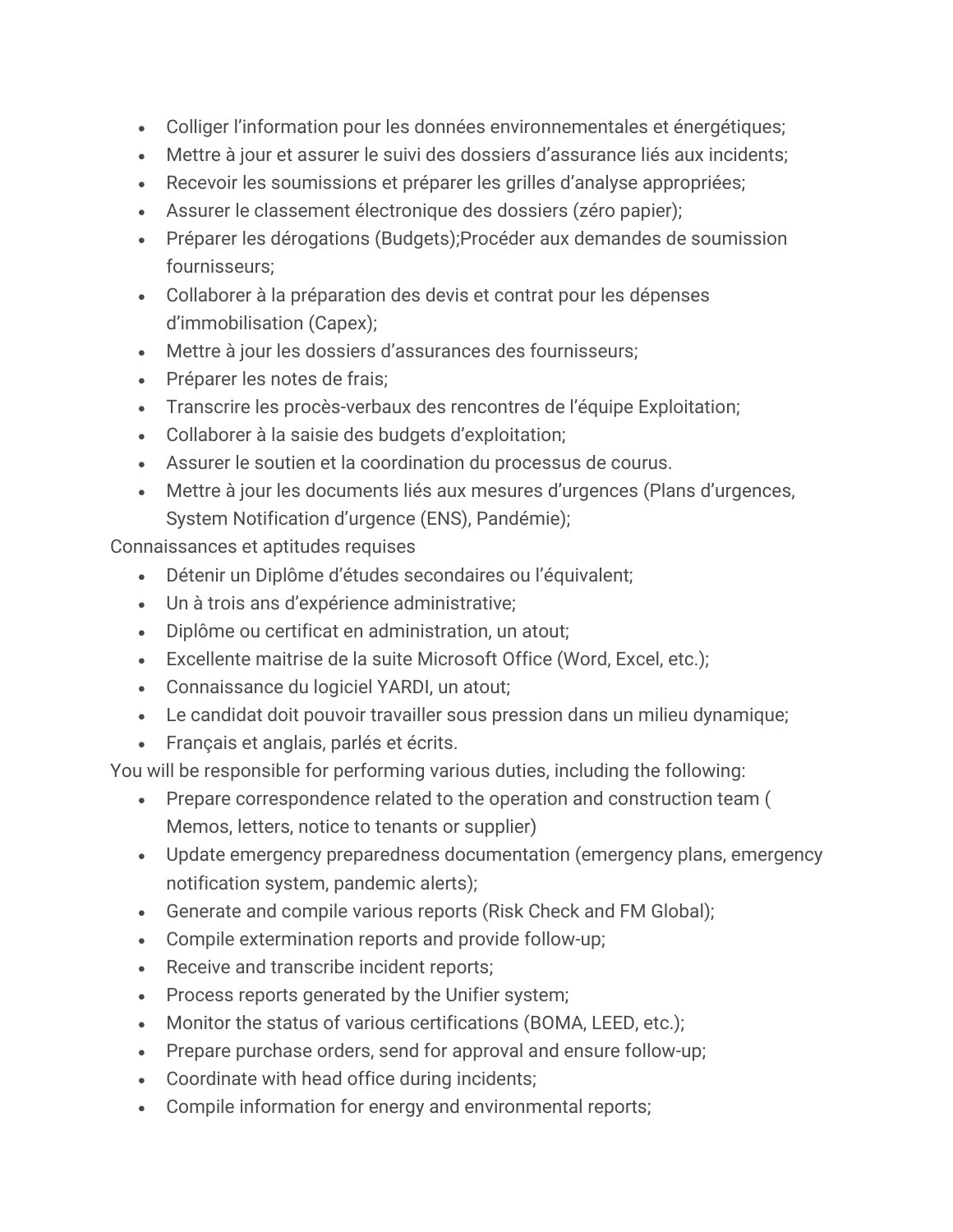- Update and follow up on incident reports for insurance purposes;
- Receive bids and prepare a summary for analysis;
- File documents electronically (paperless office);
- Prepare budget variance reports;
- Regularly update the variance folder;
- Request bids from suppliers;
- Help prepare capex estimates and agreements;
- Keep suppliers' insurance records up to date;
- Monitor customer traffic data and prepare reports for the person in charge;
- Prepare expense reports;
- Draft minutes for Operations team meetings;
- Help input operating budget information in the computer system;
- Assist in coordinating year-end accruals.

## Key requirements

- High school diploma or equivalent;
- One to three years of administrative experience;
- Degree or certificate in administration, an asset;
- Advanced proficiency in Microsoft Office applications (Word, Excel, etc.);
- Knowledge of YARDI, an asset;
- Ability to work under pressure in a fast-paced environment;
- Fluency in written and spoken French and English.

### What you can expect from us

We succeed together and believe the best inspire the best, so we invest in supporting each other, learning together and celebrating our success.

Our Total Rewards program reflects our commitment to helping you achieve your career ambitions, recognizing your contributions, investing in your well-being and providing competitive benefits and pay.

We can't wait to see where your ambitions take you at JLL. Apply today!

## *JLL Privacy Notice*

Jones Lang LaSalle (JLL), together with its subsidiaries and affiliates, is a leading global provider of real estate and investment management services. We take our responsibility to protect the personal information provided to us seriously. Generally the personal information we collect from you are for the purposes of processing in connection with JLL's recruitment process. We endeavour to keep your personal information secure with appropriate level of security and keep for as long as we need it for legitimate business or legal reasons. We will then delete it safely and securely.